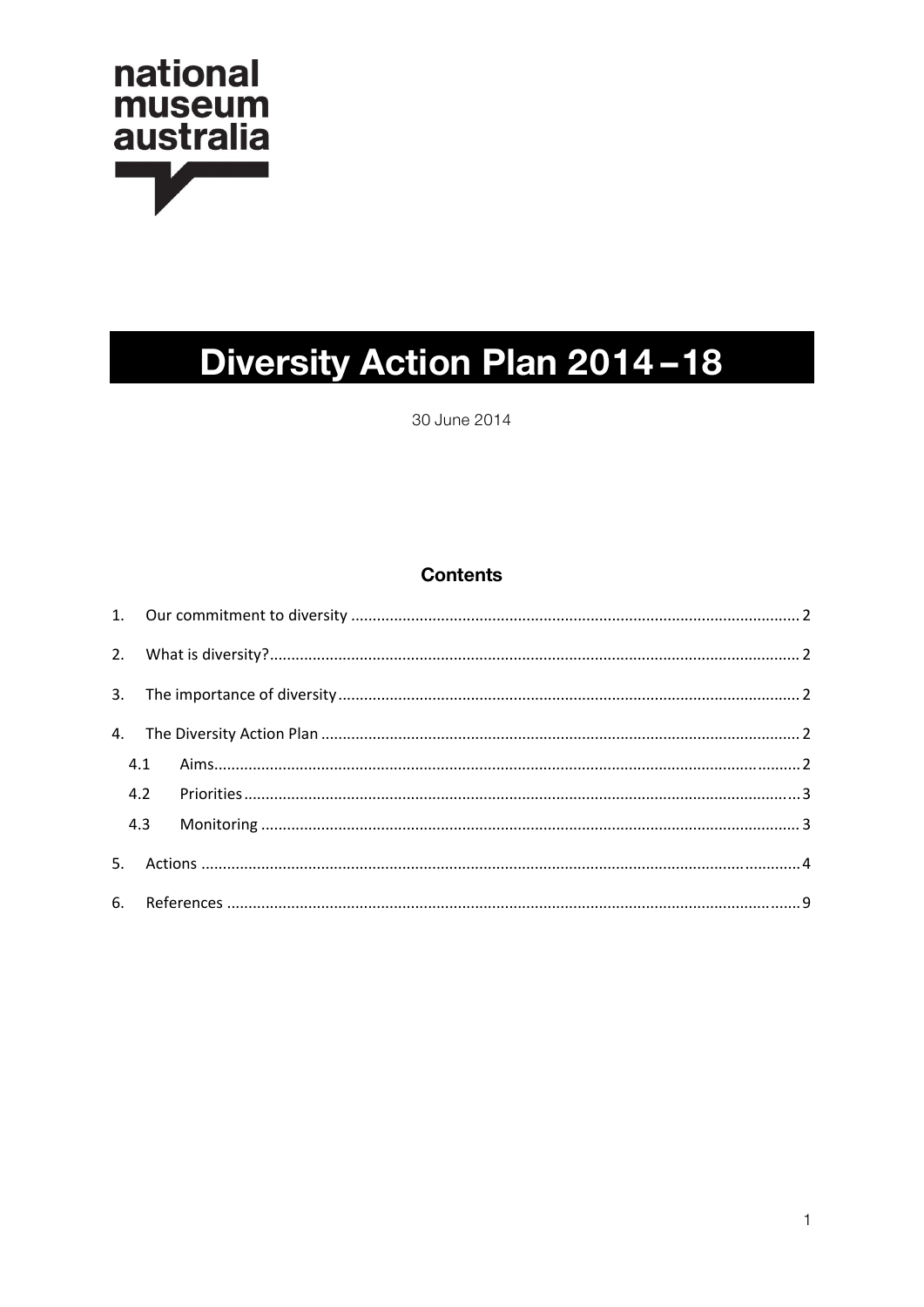# **1. Our commitment to diversity**

Australia is home to the world's oldest and continuous cultures, as well as people who identify with more than 270 ancestries. The National Museum of Australia (the Museum) strives to develop a workplace that is free from discrimination and favouritism. We value and respect all employees and the positive contributions that each employee makes towards enriching our workplace and the experience of our visitors.

The Museum seeks to foster, recruit and retain a diverse workforce that reflects and makes the best use of the diversity of the Australian community. We strive to achieve this through the development and implementation of specific strategies and, wherever possible, participating in whole of Australian Public Service (APS) recruitment programs.

# **2. What is diversity?**

In the APS, workforce diversity and inclusion mean valuing and respecting all employees. Diversity includes differences in:

- age
- language
- ethnicity
- gender
- sexual orientation
- cultural background
- disability
- religious beliefs
- social and community responsibilities
- caring and family responsibilities

Workforce diversity also encompasses differences between individuals in educational level, life experience, work experience, socio-economic background and personality.

# **3. The importance of diversity**

To have a workforce that reflects the diversity of the Australian community is an explicit recognition that diverse workforces drive innovation, creativity, problem-solving capabilities and individual and organisational productivity. A diverse workforce positions the Museum to better serve the government, the Australian community and international audiences.

# **4. The Diversity Action Plan**

This Diversity Action Plan is the result of consultation with Museum staff and complies with the requirements of Chapter 3 of *Australian Public Service Commissioner's Directions 2013*.

#### **4.1 Aims**

The Diversity Action Plan aims to ensure the Museum will:

- celebrate and value diversity in everything we do
- create a fair and respectful workplace culture
- build and retain diverse capabilities and experiences.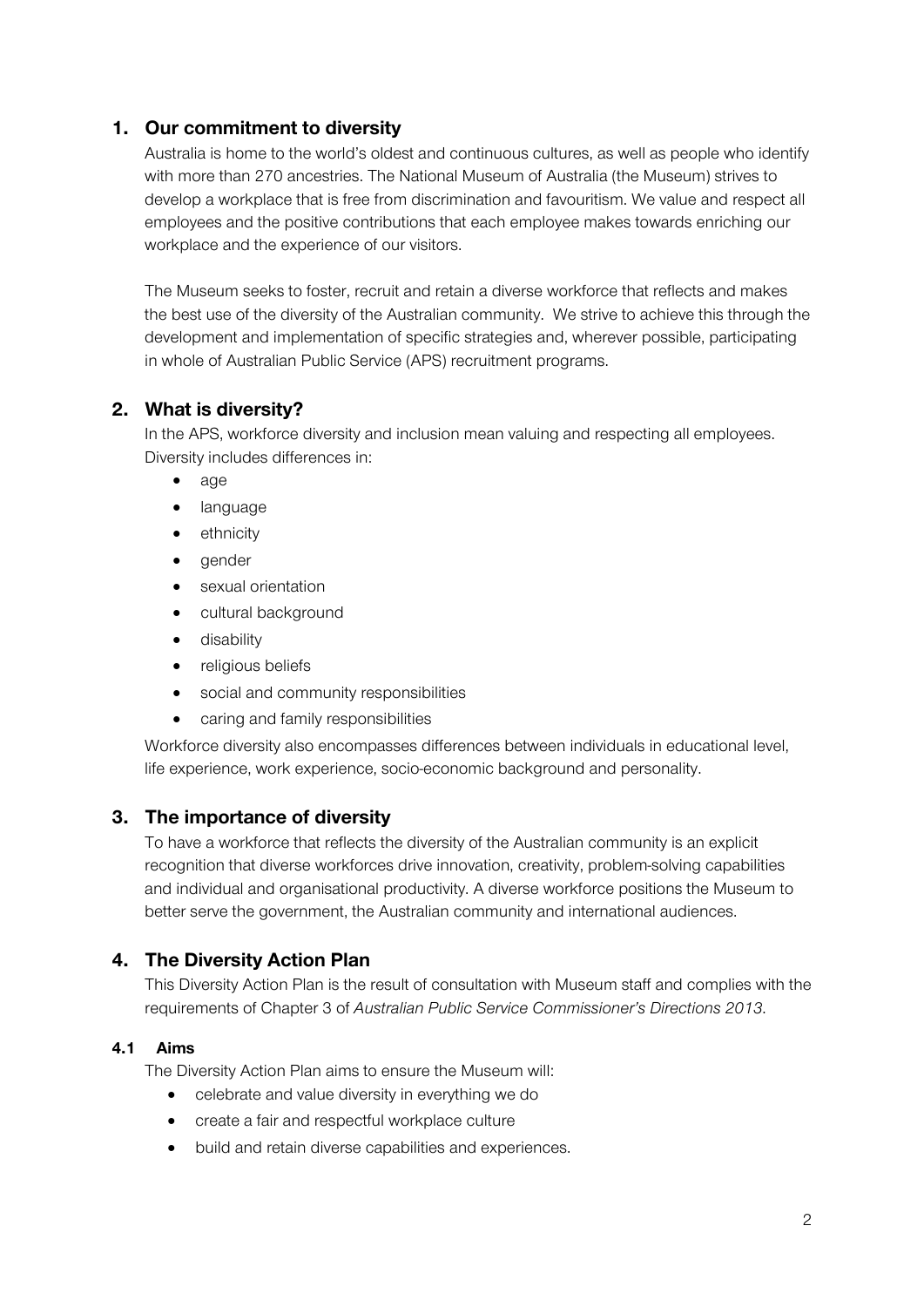## **4.2 Priorities**

The priorities of this Diversity Action Plan are to:

- 1. Increase staff awareness of diversity and encourage the adoption of inclusive behaviours in the workplace.
- 2. Build capabilities and retain staff from diverse backgrounds.
- 3. Wherever possible and appropriate, adopt recruitment strategies that support a diverse workforce.

#### **4.3 Monitoring**

The Director will develop performance indicators that will enable the Museum to evaluate the effectiveness and outcomes of the Museum's Diversity Action Plan. Results on the effectiveness and outcomes of the diversity program will be reported annually to the Australian Public Service Commission. The Executive Management Group will approve a proposed schedule of activities prior to the commencement of each financial year.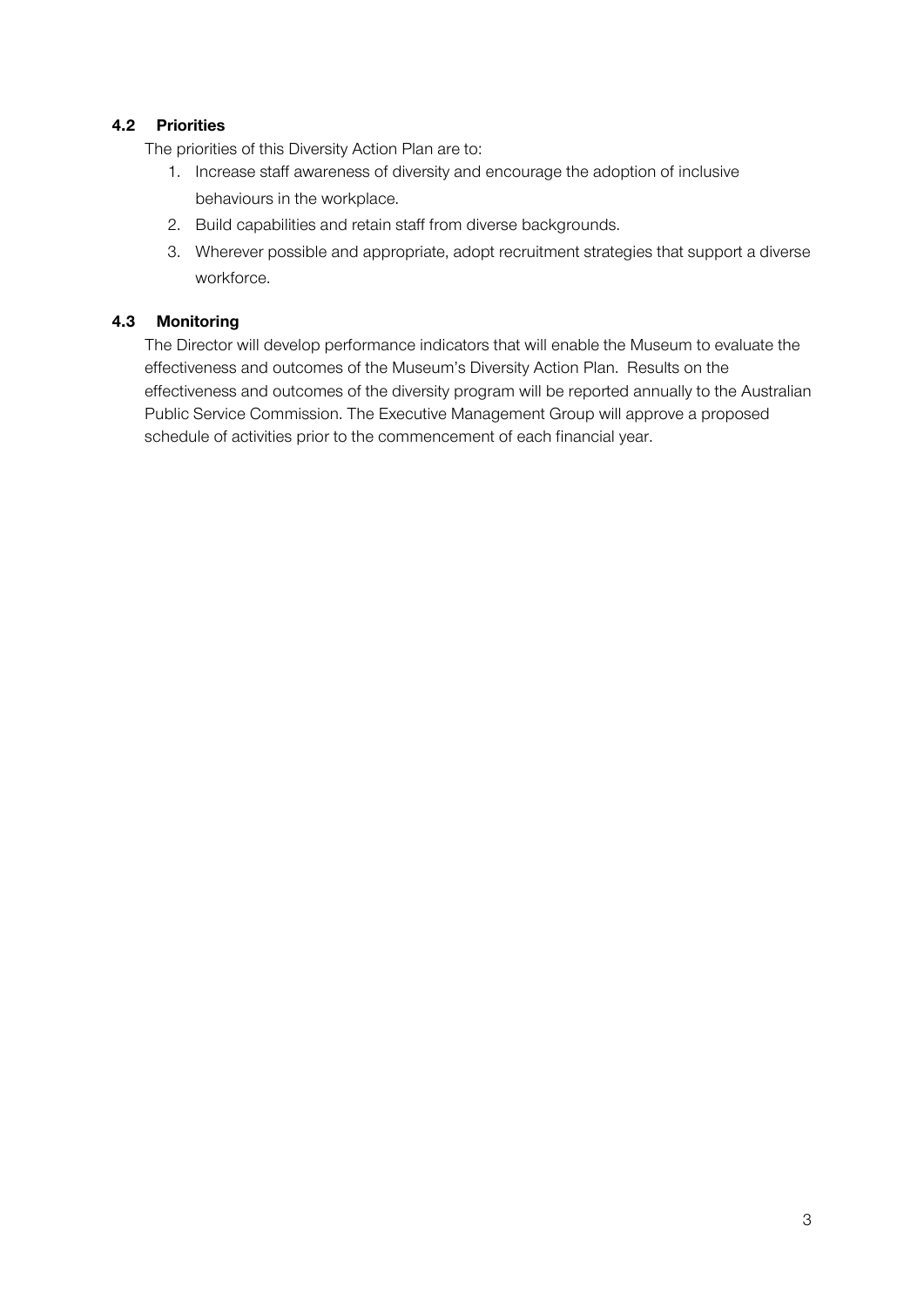## **5. Actions**

| 1. Establish a Diversity Working Group (DWG) to promote diversity in the Museum<br><b>Delivered by: 30 September 2014</b>                                           |                                                                                                                                                                                                               |                                                             |  |  |
|---------------------------------------------------------------------------------------------------------------------------------------------------------------------|---------------------------------------------------------------------------------------------------------------------------------------------------------------------------------------------------------------|-------------------------------------------------------------|--|--|
| <b>Suggested strategies</b>                                                                                                                                         | <b>Performance indicators</b>                                                                                                                                                                                 | <b>Responsibility</b>                                       |  |  |
| 1.1 Cease operation of the Workplace Diversity Reference<br>Group (WRDG) and the three subordinate working groups<br>formed under the Workplace Diversity Plan 2009 | The former WRDG and three subordinate working groups are<br>abolished                                                                                                                                         | <b>Chief Operating</b><br>Officer & Human<br>Resources (HR) |  |  |
| 1.2 Seek expressions of interest for staff representatives for a<br>newly created Diversity Working Group (DWG) and<br>appoint management representatives           | Staff are invited to nominate for the DWG and management<br>representatives are appointed by the Executive Management<br>Group (EMG)                                                                          | HR.<br>EMG                                                  |  |  |
| 1.3 Appoint members to the DWG                                                                                                                                      | DWG members are approved by EMG                                                                                                                                                                               | <b>HR</b><br><b>EMG</b>                                     |  |  |
| 1.4 The DWG to draft terms of reference for EMG approval                                                                                                            | Terms of reference are drafted by the DWG and approved by<br><b>EMG</b>                                                                                                                                       | <b>DWG</b><br><b>EMG</b>                                    |  |  |
| 1.5 Use the intranet, email and staff meetings to promote<br>awareness of the DWG                                                                                   | Intranet page established<br>Email used to advise staff of establishment of the DWG and<br>date of the first meeting<br>An annual all staff presentation on the work of the DWG is<br>scheduled and delivered | <b>DWG</b><br>Web Publishing                                |  |  |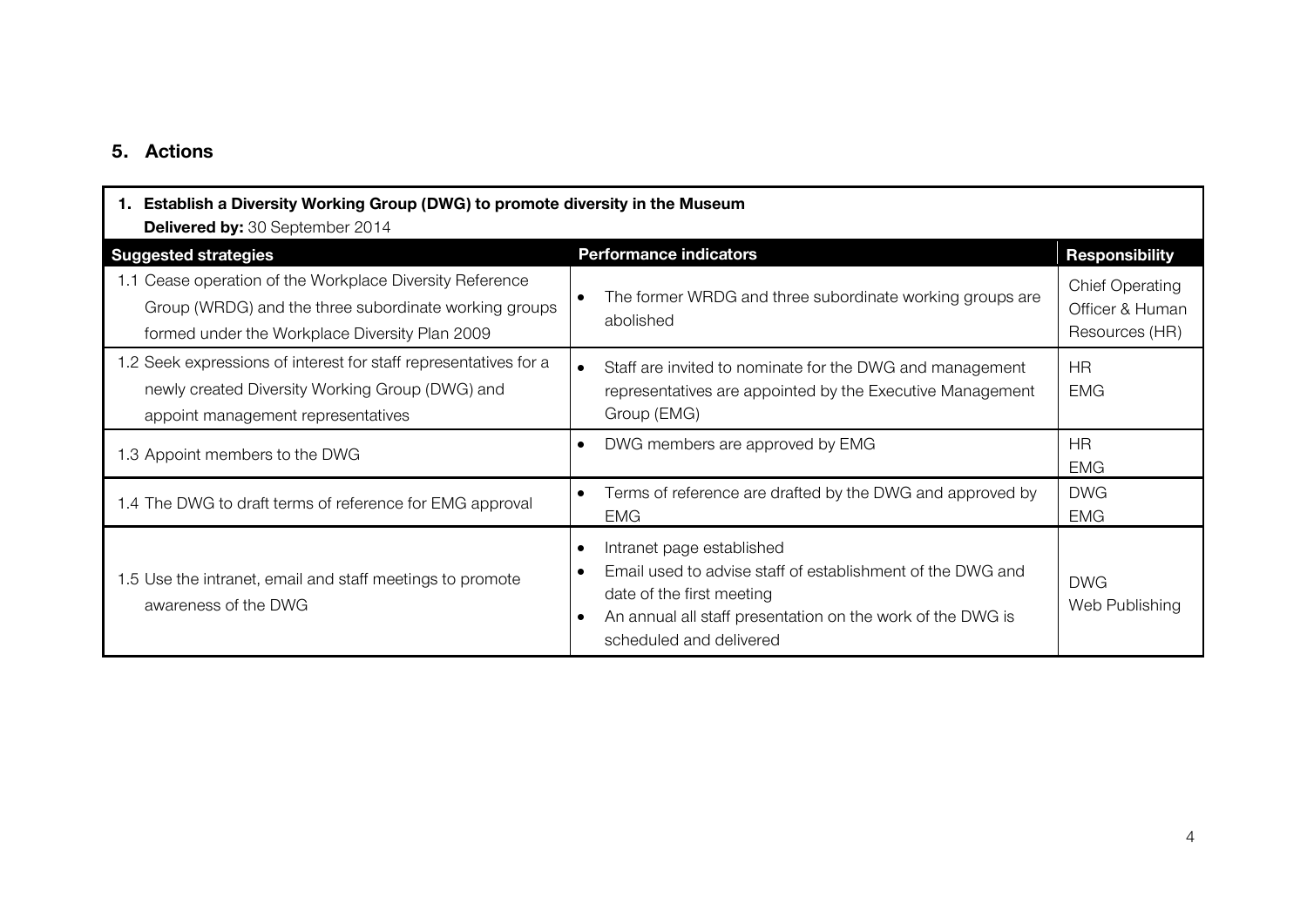| 2. Celebrate and value diversity in everything we do<br>Delivered by: 30 June 2018                                                                                                                                                                                                                         |                                                                                                                                                                                                                                                                                                    |                                                                                                   |  |
|------------------------------------------------------------------------------------------------------------------------------------------------------------------------------------------------------------------------------------------------------------------------------------------------------------|----------------------------------------------------------------------------------------------------------------------------------------------------------------------------------------------------------------------------------------------------------------------------------------------------|---------------------------------------------------------------------------------------------------|--|
| <b>Suggested strategies</b>                                                                                                                                                                                                                                                                                | <b>Performance indicators</b>                                                                                                                                                                                                                                                                      | <b>Responsibility</b>                                                                             |  |
| 2.1 Create and maintain an informative diversity webpage on<br>the intranet                                                                                                                                                                                                                                | Intranet page established and updated quarterly<br>$\bullet$                                                                                                                                                                                                                                       | <b>DWG</b><br>Web Publishing                                                                      |  |
| 2.2 Promote and/or celebrate a variety of workplace and<br>community cultural events                                                                                                                                                                                                                       | At least three cultural events promoted each year                                                                                                                                                                                                                                                  | <b>DWG</b>                                                                                        |  |
| 2.3 Work collaboratively with other agencies to celebrate<br>events such as NAIDOC Week, International Day of People<br>with a Disability, Harmony Day and Indigenous Literacy<br>Week.                                                                                                                    | Regular participation in or hosting of events such as<br>NAIDOC Week                                                                                                                                                                                                                               | <b>DWG</b><br>Learning Services &<br>Community Outreach                                           |  |
| 2.4 Create an understanding of reasonable adjustment and<br>universal design* principles                                                                                                                                                                                                                   | Managers and relevant staff (eg project managers)<br>provided with training on the principles of reasonable<br>adjustment and universal design*                                                                                                                                                    | <b>DWG</b><br><b>HR</b>                                                                           |  |
| 2.5 Consider accessibility (reasonable adjustment and<br>universal design principles) as part of business planning                                                                                                                                                                                         | Templates and processes (eg project plans, capital bid<br>documents, business case templates, ICT software and<br>equipment proposals, building, furniture and equipment<br>plans, contracts etc) support the principles of<br>reasonable adjustment and universal design*                         | <b>ISA</b><br><b>ESU</b><br>Finance,<br>$P+E$ (People +<br>Environment)<br>Business unit managers |  |
| 2.6 Implement the principles of reasonable adjustment and<br>universal design in all aspects of our work                                                                                                                                                                                                   | Number of requests for reasonable adjustment or<br>universal design each financial year compared to<br>successful outcomes; and<br>Number of funding applications made to JobAccess<br>$\bullet$<br>compared to successful outcomes (ie equipment,<br>workplace modifications) each financial year | <b>DWG</b><br>Business unit and<br>senior managers<br><b>HR</b><br>$P+E$                          |  |
| Reasonable adjustments are changes or modifications to ensure people can participate in employment on an equal basis with others. Universal design means ensuring the physical<br>environment; information and communications technology and workplace practices are accessible and usable for all people. |                                                                                                                                                                                                                                                                                                    |                                                                                                   |  |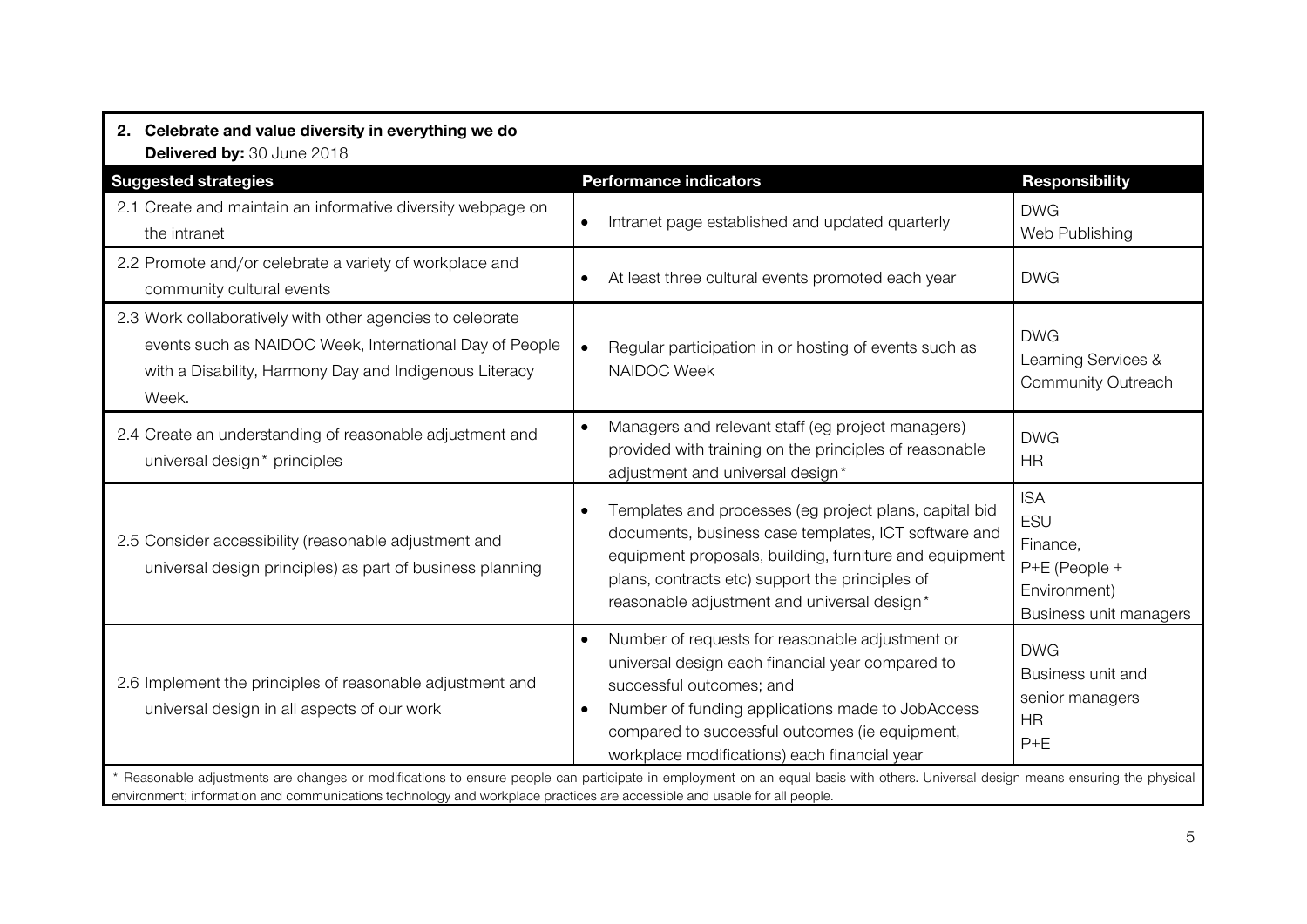| 3. Create a fair and respectful workplace culture                                                                                                                                                                                                                                                            |                                                                                                                                                                                                                                                           |                                                   |  |  |
|--------------------------------------------------------------------------------------------------------------------------------------------------------------------------------------------------------------------------------------------------------------------------------------------------------------|-----------------------------------------------------------------------------------------------------------------------------------------------------------------------------------------------------------------------------------------------------------|---------------------------------------------------|--|--|
| Delivered by: 30 June 2018<br><b>Suggested strategies</b>                                                                                                                                                                                                                                                    | <b>Performance indicators</b>                                                                                                                                                                                                                             | <b>Responsibility</b>                             |  |  |
| 3.1 Promote the APS Values and Code of Conduct                                                                                                                                                                                                                                                               | Deliver online or workshop training for all staff on the APS<br>Values and Code of Conduct<br>State of the Service Census responses reflect an improvement<br>$\bullet$<br>in satisfaction levels at the Museum in relation to bullying and<br>harassment | <b>EMG</b><br>Business unit managers<br><b>HR</b> |  |  |
| 3.2 Develop guidance material for selection panel<br>members on diversity issues (eg reasonable<br>adjustment, cultural differences in communication<br>styles). Promote awareness and understanding of<br>unconscious bias.                                                                                 | Develop guidance material for selection panel members,<br>approved by the DWG<br>Record the number of selection panel members receiving<br>$\bullet$<br>guidance material                                                                                 | <b>DWG</b><br><b>HR</b>                           |  |  |
| 3.3 Encourage continued use of alternate selection<br>assessment methods, eg audio, video etc                                                                                                                                                                                                                | Processes, such as addressing selection criteria and<br>$\bullet$<br>interviews, support the principles of reasonable adjustment<br>and universal design <sup>*</sup> , with information included in selection<br>guidelines.                             | <b>DWG</b><br><b>EMG</b><br><b>HR</b>             |  |  |
| 3.4 Promote awareness of the benefits of disclosure,<br>reasonable adjustment and JobAccess funding for<br>all staff                                                                                                                                                                                         | Disclosure of disability and Indigenous status in Employee Self<br>Service compared with ACT labour force (employed and<br>unemployed aged 15-64 years) percentage from the<br>Australian Bureau of Statistics Census data                                | <b>DWG</b><br>Business unit managers              |  |  |
| * Reasonable adjustments are changes or modifications to ensure people can participate in employment on an equal basis with others. Universal design means ensuring the physical<br>environment; information and communications technology and workplace practices are accessible and usable for all people. |                                                                                                                                                                                                                                                           |                                                   |  |  |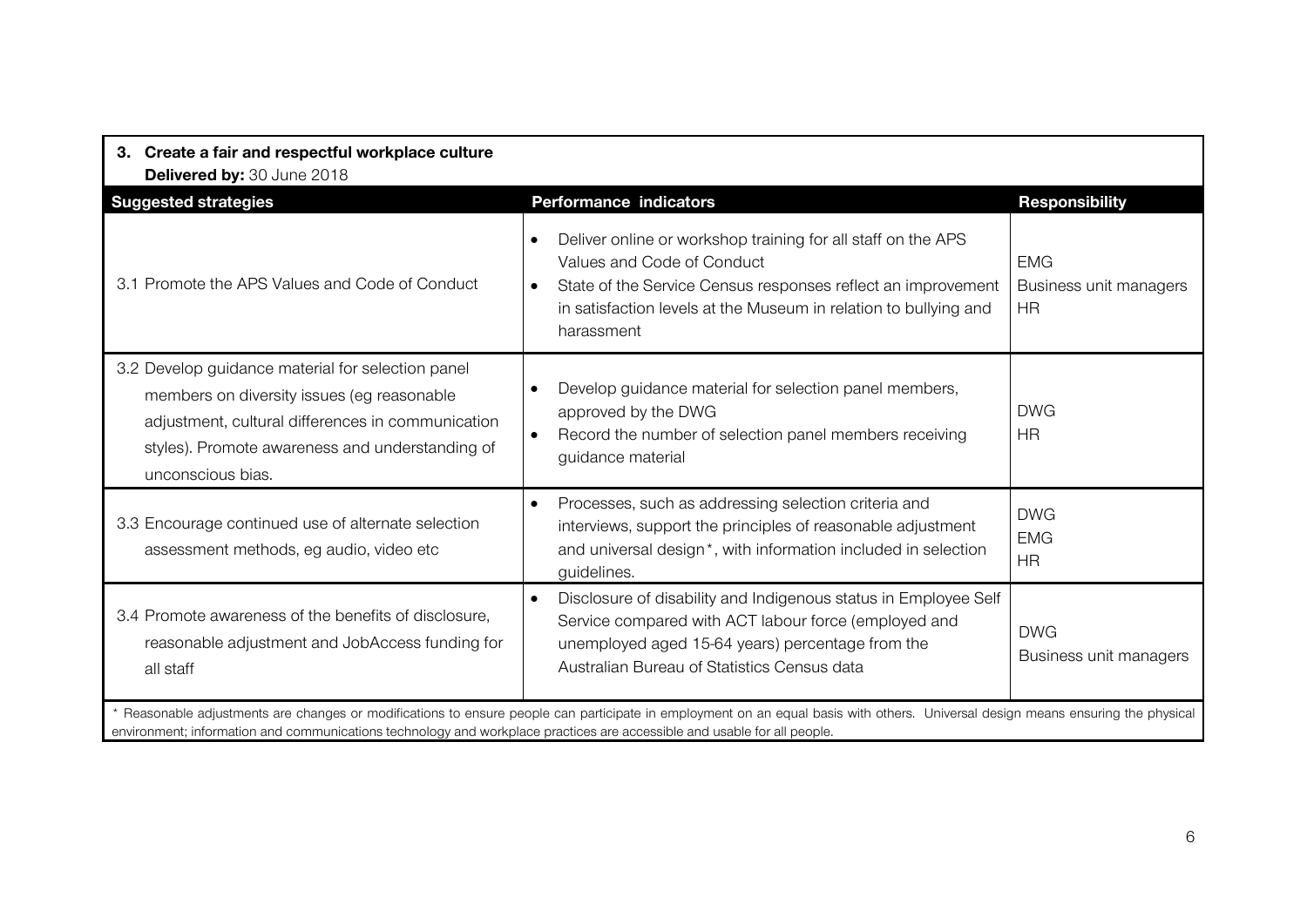# **4. Build and retain diverse capabilities and experiences**

**Delivered by:** 30 June 2018

| <b>Suggested strategies</b>                                                                                                                                                                                                                                                                                                                                                                                                | <b>Performance indicators</b>                                                                                                                                                                                                                                                                                                                                                                           | <b>Responsibility</b>                    |
|----------------------------------------------------------------------------------------------------------------------------------------------------------------------------------------------------------------------------------------------------------------------------------------------------------------------------------------------------------------------------------------------------------------------------|---------------------------------------------------------------------------------------------------------------------------------------------------------------------------------------------------------------------------------------------------------------------------------------------------------------------------------------------------------------------------------------------------------|------------------------------------------|
| 4.1 When recruiting to fill ongoing roles, apply the RecruitAbility<br>scheme to the selection process                                                                                                                                                                                                                                                                                                                     | Nominate and train a contact officer for the<br>RecruitAbility program<br>All selection processes to fill ongoing roles<br>$\bullet$<br>incorporate the RecruitAbility approach                                                                                                                                                                                                                         | <b>EMG</b><br>Selection panel<br>members |
| 4.2 Where opportunities are available, participate in the APSC's<br>Indigenous Pathways to Employment program                                                                                                                                                                                                                                                                                                              | Secure funding commitment to recruit two<br>$\bullet$<br>trainees for 2014-15 financial year through the<br>Indigenous Pathways to Employment program<br>Review the success of the trainee program in<br>$\bullet$<br>2015-16<br>Based on the review of the first year of the<br>$\bullet$<br>traineeship program, determine future<br>approaches to recruiting Indigenous<br>trainees/cadets/graduates | <b>EMG</b><br><b>HR</b>                  |
| 4.3 As part of workforce planning, identify roles which can be<br>designated as identified positions (with specific selection<br>criteria that signify the role has a strong involvement in issues<br>relating to Aboriginal and Torres Strait Islander peoples) and<br>which can be filled as special measures (identify particular<br>opportunities as open only to Aboriginal and Torres Strait<br>Islander applicants) | Identify key Museum teams, ie Visitor Services,<br>Community Outreach, Aboriginal and Torres<br>Strait Islander program<br>Workforce plan includes roles that can be<br>$\bullet$<br>designated as identified or special measures<br>positions<br>Create meaningful career paths in at least two<br>teams                                                                                               | Business unit<br>managers<br>HR          |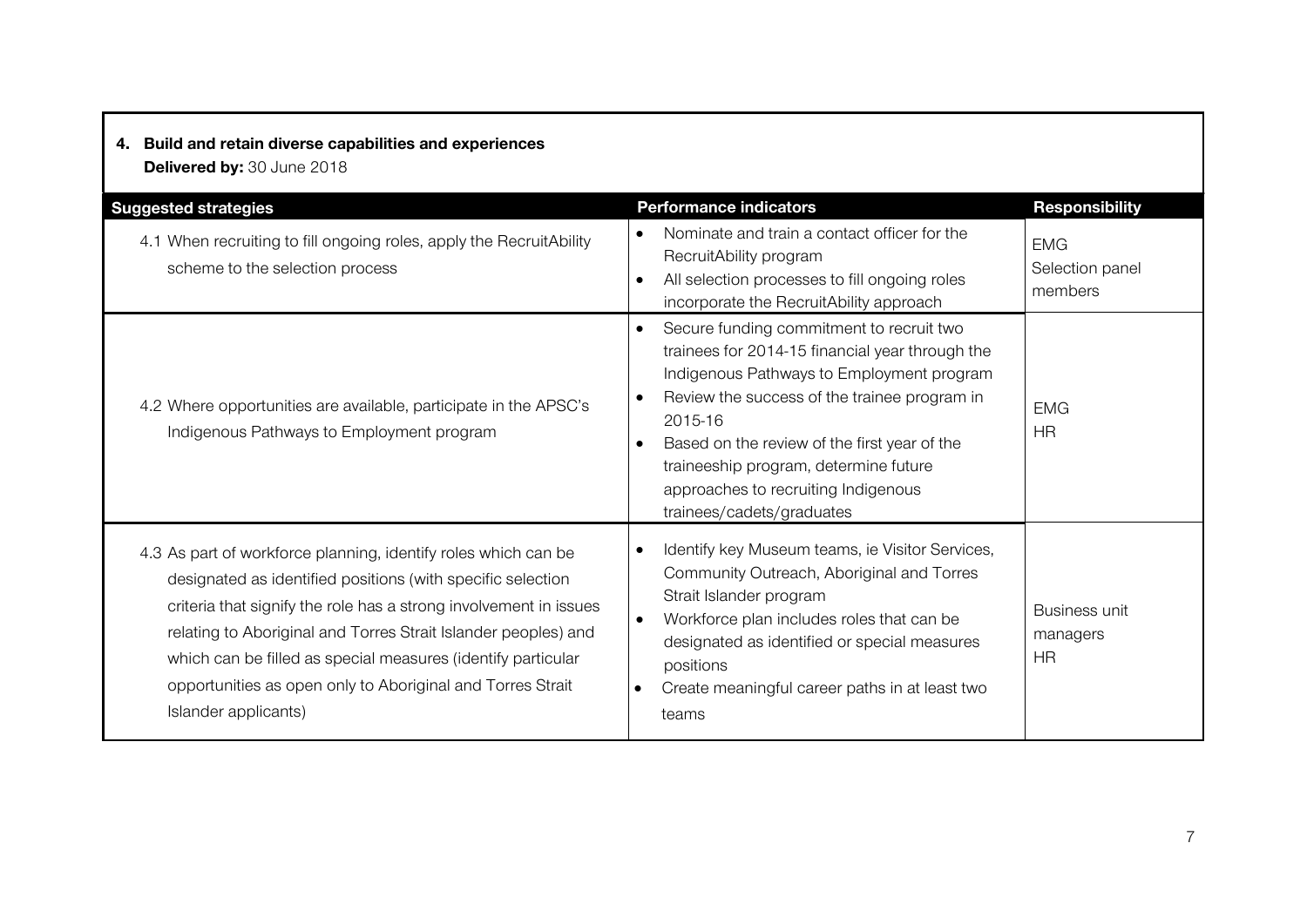| <b>Suggested strategies</b>                                                                                                                                                                                                                                            | <b>Performance indicators</b>                                                                                                                                                                                                                                                                                                                       | <b>Responsibility</b>                  |
|------------------------------------------------------------------------------------------------------------------------------------------------------------------------------------------------------------------------------------------------------------------------|-----------------------------------------------------------------------------------------------------------------------------------------------------------------------------------------------------------------------------------------------------------------------------------------------------------------------------------------------------|----------------------------------------|
| 4.4 Establish internship and work experience opportunities for<br>people from diverse backgrounds                                                                                                                                                                      | Deliver and implement informative work<br>$\bullet$<br>programs for intern and work experience<br>placements for each business unit.                                                                                                                                                                                                                | <b>HR</b><br>Business unit<br>managers |
| 4.5 Create learning and development opportunities for existing staff<br>that could include staff exchange with other institutions, staff<br>attending the Museums Australia conference or equivalent, and<br>supporting staff to produce and deliver conference papers | At least six staff from diverse background<br>$\bullet$<br>supported to attend and/or present at public or<br>industry forums such as special interest groups<br>or conferences each financial year<br>Number of staff released for short-term exchange<br>$\bullet$<br>with other agencies based on merit and capability<br>benefits to the Museum | EMG<br>Business unit<br>managers       |
| 4.6 Establish or source mentorship programs for staff of diverse<br>backgrounds eg Indigenous mentors                                                                                                                                                                  | Invite staff to nominate to be a mentor<br>$\bullet$<br>Deliver online or workshop training for mentors<br>$\bullet$<br>and mentees                                                                                                                                                                                                                 | <b>DWG</b><br><b>HR</b>                |
| 4.7 Support managers to foster diversity by delivering performance<br>management training to develop and make best use of staff<br>capabilities                                                                                                                        | Managers provided with training to promote<br>$\bullet$<br>diversity within their team through performance<br>management techniques                                                                                                                                                                                                                 | <b>HR</b>                              |
| 4.8 Promote and engage with internal and external support<br>networks                                                                                                                                                                                                  | Monitor growth of staff membership of and<br>$\bullet$<br>engagement with support networks through the<br>annual State of the Service Report.                                                                                                                                                                                                       | <b>DWG</b>                             |